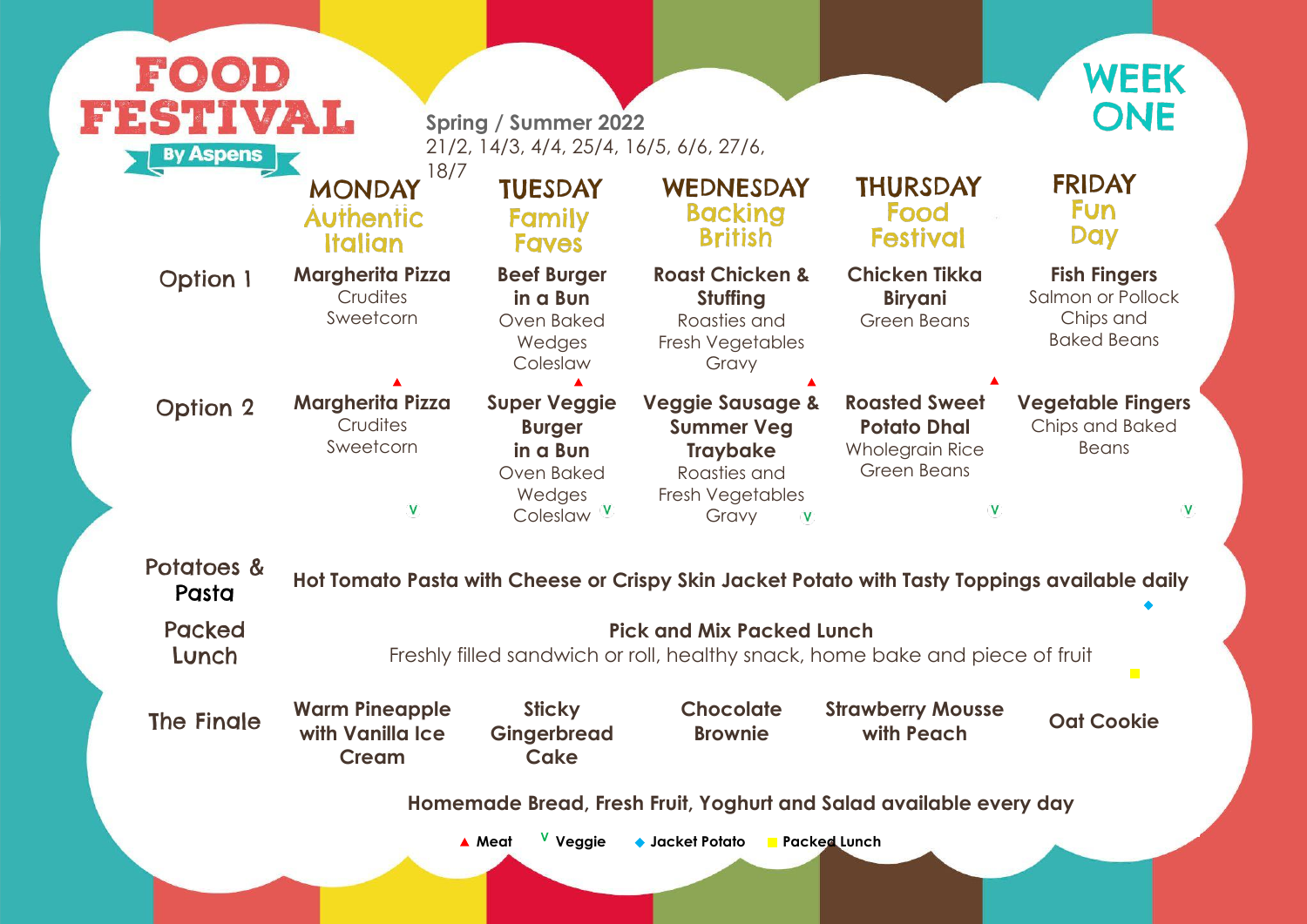

| <b>By Aspens</b>    | <b>FESTIVAL</b>                                                                                                     | <b>Spring / Summer 2022</b><br>28/2, 21/3, 11/4, 2/5, 23/5, 13/6, 4/7,                       |                                                                                                                      |                                                                                                  |                                                              |
|---------------------|---------------------------------------------------------------------------------------------------------------------|----------------------------------------------------------------------------------------------|----------------------------------------------------------------------------------------------------------------------|--------------------------------------------------------------------------------------------------|--------------------------------------------------------------|
|                     | <b>MONDAY</b><br><b>Authentic</b><br>Italian                                                                        | <b>TUESDAY</b><br>Family<br><b>Faves</b>                                                     | WEDNESDAY<br><b>Backing</b><br><b>British</b>                                                                        | <b>THURSDAY</b><br>Food<br><b>Festival</b>                                                       | <b>FRIDAY</b><br><b>Fun</b><br><b>Day</b>                    |
| <b>Option 1</b>     | <b>Creamy Chicken</b><br><b>Pasta Bake</b><br><b>Whole Grain Penne</b><br><b>Garlic Slice</b><br><b>Green Salad</b> | <b>Hot Dog</b><br>Potato Wedges<br>Rainbow Slaw                                              | <b>Roast Chicken &amp;</b><br>Stuffing<br>Roasties and<br>Fresh Vegetables<br>Gravy                                  | <b>Beef Minced Pie</b><br><b>Mashed Potato</b><br>Carrots                                        | <b>Fish Fingers</b><br>Chips and<br><b>Mushy Peas</b>        |
|                     |                                                                                                                     |                                                                                              |                                                                                                                      |                                                                                                  |                                                              |
| <b>Option 2</b>     | <b>Veggie Bolognese</b><br><b>Whole Grain Penne</b><br><b>Garlic Slice</b><br><b>Green Salad</b><br>$\mathbf{V}$    | <b>Veggie Nachos &amp;</b><br><b>Cheese</b><br>Potato Wedges<br>Rainbow Slaw<br>$\mathbf{v}$ | <b>Cheese &amp; Spring</b><br><b>Onion Pastry Slice</b><br>Roasties and<br>Fresh Vegetables<br>Gravy<br>$\mathbf{M}$ | <b>Baked Bean &amp;</b><br><b>Veggie Sausage</b><br><b>Cowboy Pie</b><br>Carrots<br>$\mathbf{V}$ | <b>Cheesy Bean</b><br>Wrap<br>Chips and<br><b>Mushy Peas</b> |
| Potatoes &<br>Pasta |                                                                                                                     |                                                                                              | Hot Tomato Pasta with Cheese or Crispy Skin Jacket Potato with Tasty Toppings available daily                        |                                                                                                  |                                                              |
| Packed<br>Lunch     |                                                                                                                     |                                                                                              | <b>Pick and Mix Packed Lunch</b><br>Freshly filled sandwich or roll, healthy snack, home bake and piece of fruit     |                                                                                                  |                                                              |
| <b>The Fingle</b>   | <b>Peach Puff Pastry Rice Krispie Cakes</b><br><b>Slice &amp; Custard</b>                                           |                                                                                              | <b>Chocolate &amp;</b><br><b>Marshmallow</b><br><b>Cake</b>                                                          | <b>Apple Pie &amp;</b><br><b>Custard</b>                                                         | $\mathcal{L}^{\text{max}}$<br><b>Fruity Flapjack</b>         |
|                     |                                                                                                                     |                                                                                              |                                                                                                                      | Homemade Bread, Fresh Fruit, Yoghurt and Salad available every day                               |                                                              |

#### **Home**

# Pasta **Hot Tomato Pasta with Cheese or Crispy Skin Jacket Potato with Tasty Toppings available daily**

## **Fruity Flapjack**